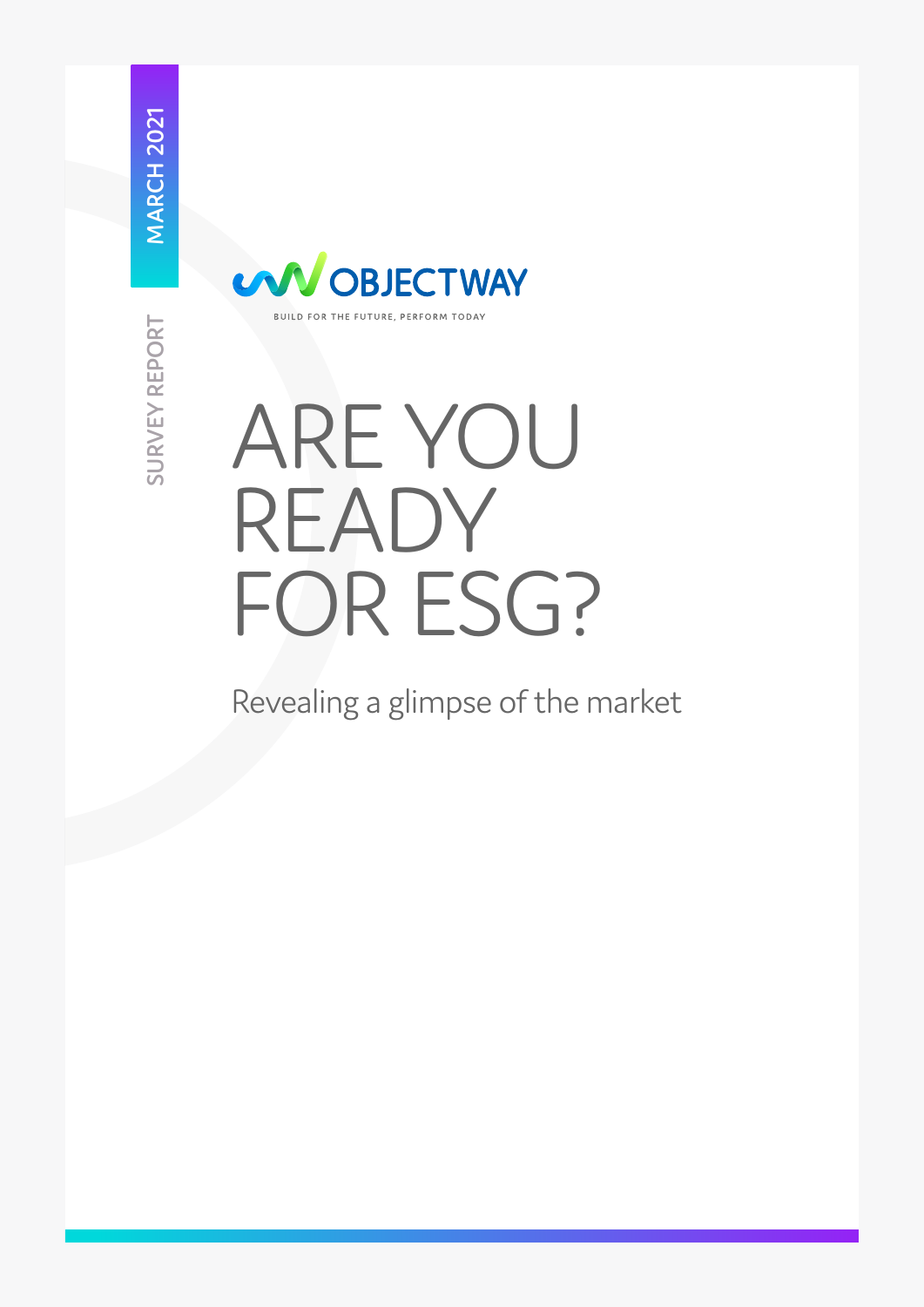The crisis triggered by the COVID-19 pandemic has highlighted how ESG investments can play a **crucial role**  in economic recovery, in addition to the importance of establishing efficient risk management.

Firms expect some of the greatest areas of change to be around suitability, reporting and generally integrating ESG into a cohesive **risk management framework**, including portfolio management and monitoring. All these areas will rely heavily on digital solutions that will need to be fully integrated to ensure **efficiency** and the best **client outcomes**.

This online survey<sup>1</sup>, filled out by the Wealth & Investment Management industry, investigates what stage is reached in terms of ESG integration within a risk aware investment process and its implications on the digital experience.

**MARCH 2021** 



1 - The survey was conducted across UK and European countries, the sample of opinion leaders is composed by 70% of small-medium business and 30% of large enterprises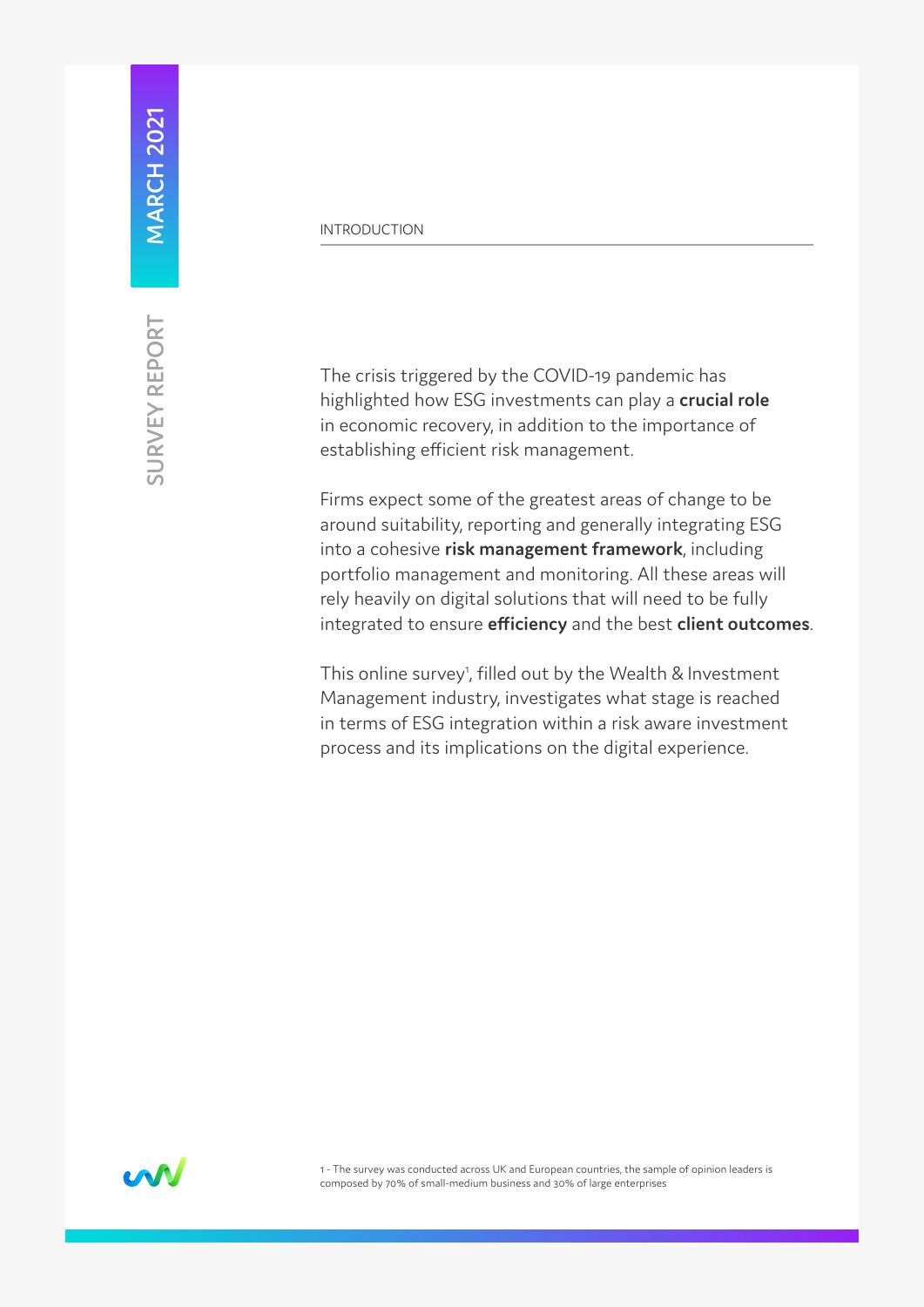# QUESTION 01

## **DOES YOUR COMPANY HAVE A SPECIFIC ESG POLICY?**



Although firms expect some of the greatest areas of change to be around suitability, **just a minority** (39%) has already implemented a specific ESG policy. The majority of our interviewees are not ready. With 22% lacking a policy and 39% in progress of developing it.

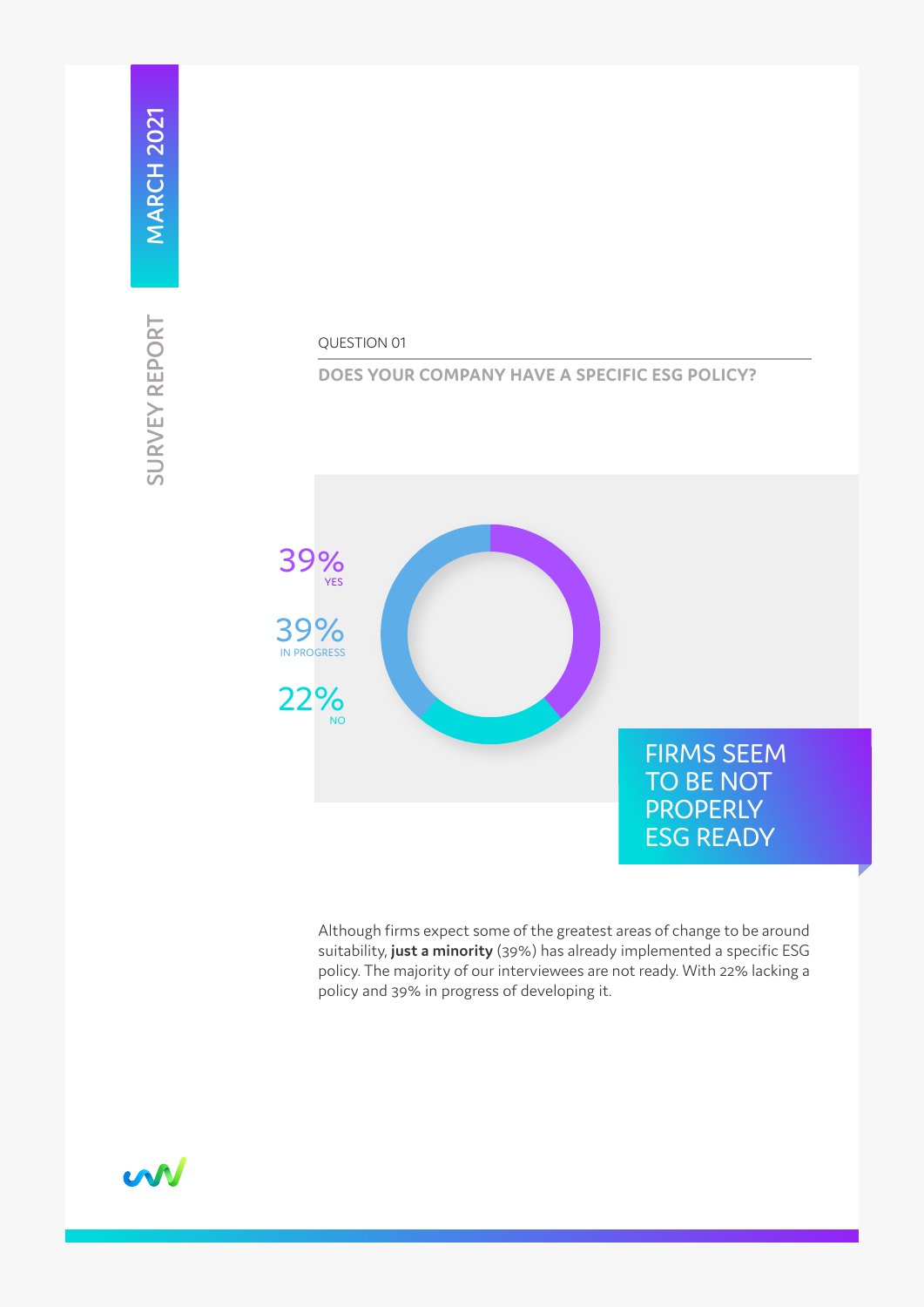**DO YOU INCORPORATE ESG INTO THE FULL INVESTMENT CYCLE?** 



LEADERS IN ESG **INTEGRATION** WILL HAVE A **COMPETITIVE** ADVANTAGE

Even if not all the firms have developed a specific ESG policy, the majority of them (58%) asserted they are incorporating, or at least taking in consideration, ESG in their investment cycle. This shows that on individual basis, ESG occupies a **relevant role** and it is necessary to satisfy this need. We believe that early adopters of ESG integration will have a competitive advantage.

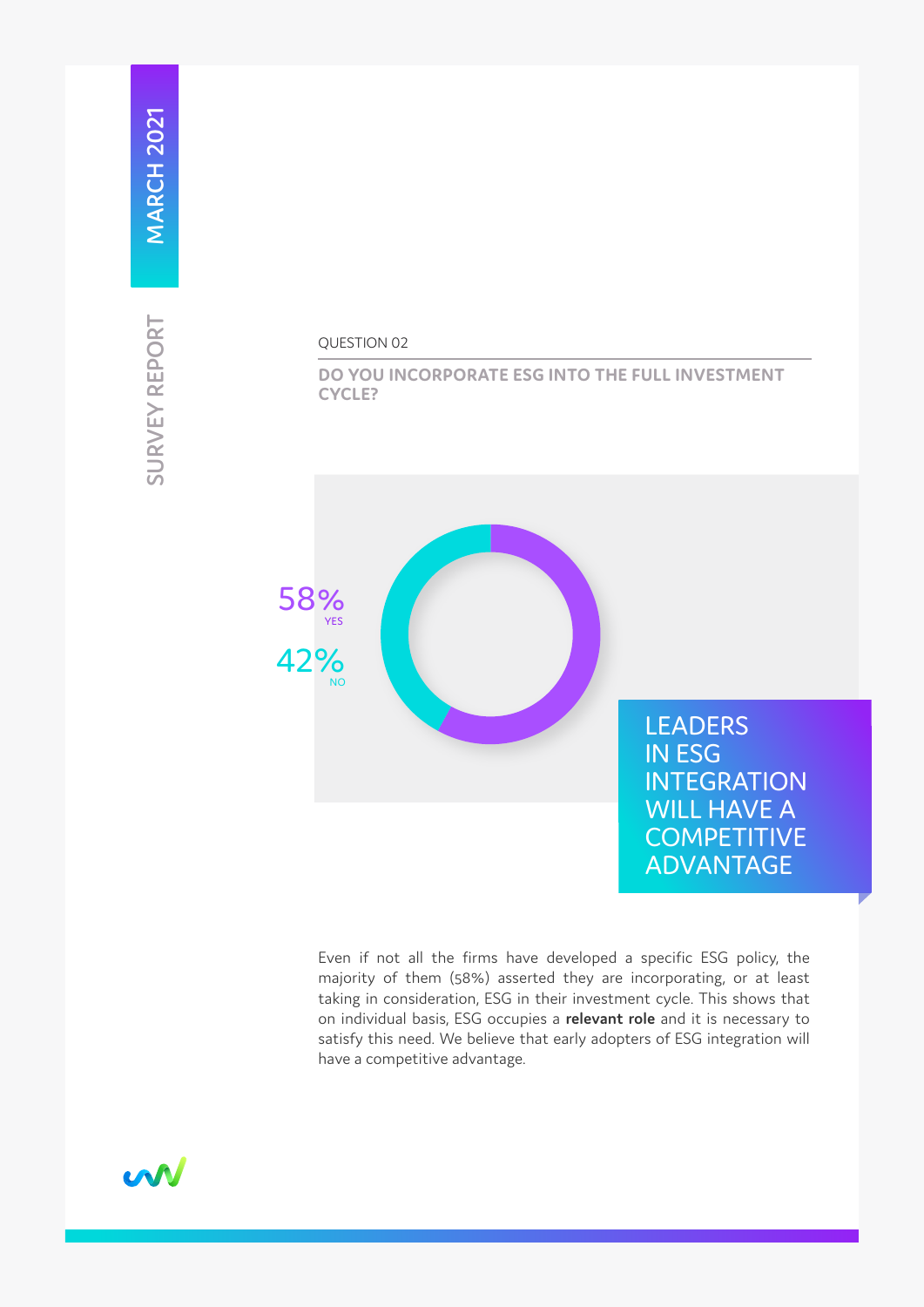#### QUESTION 03

#### **WHICH ARE THE MAIN MOTIVATIONS FOR YOUR COMPANY TO INTEGRATE ESG IN THE INVESTMENT PROCESS?**



DRIVEN

CLIENT DEMAND 58%

> CLIENT DEMAND IS THE TOP ESG DRIVER

A slight majority, 58%, answered that the main motivation for firms to integrate ESG into their investment process is to respond to **clients' demand**, highlighting how ESG is more and more a specific client request. However, 32% still see that ESG is business or financially driven.

Client demand is the main driver of ESG integration at wealth management firms. Indeed, clients increasingly want their investments to align with their values to 'do good while doing well'.

We are of the opinion that integrating ESG into a risk management framework across the client lifecycle is a challenge for investment firms. An integrated ESG ready solution will increase the probability of delivering **operational efficiency** and increasing **client engagement**.

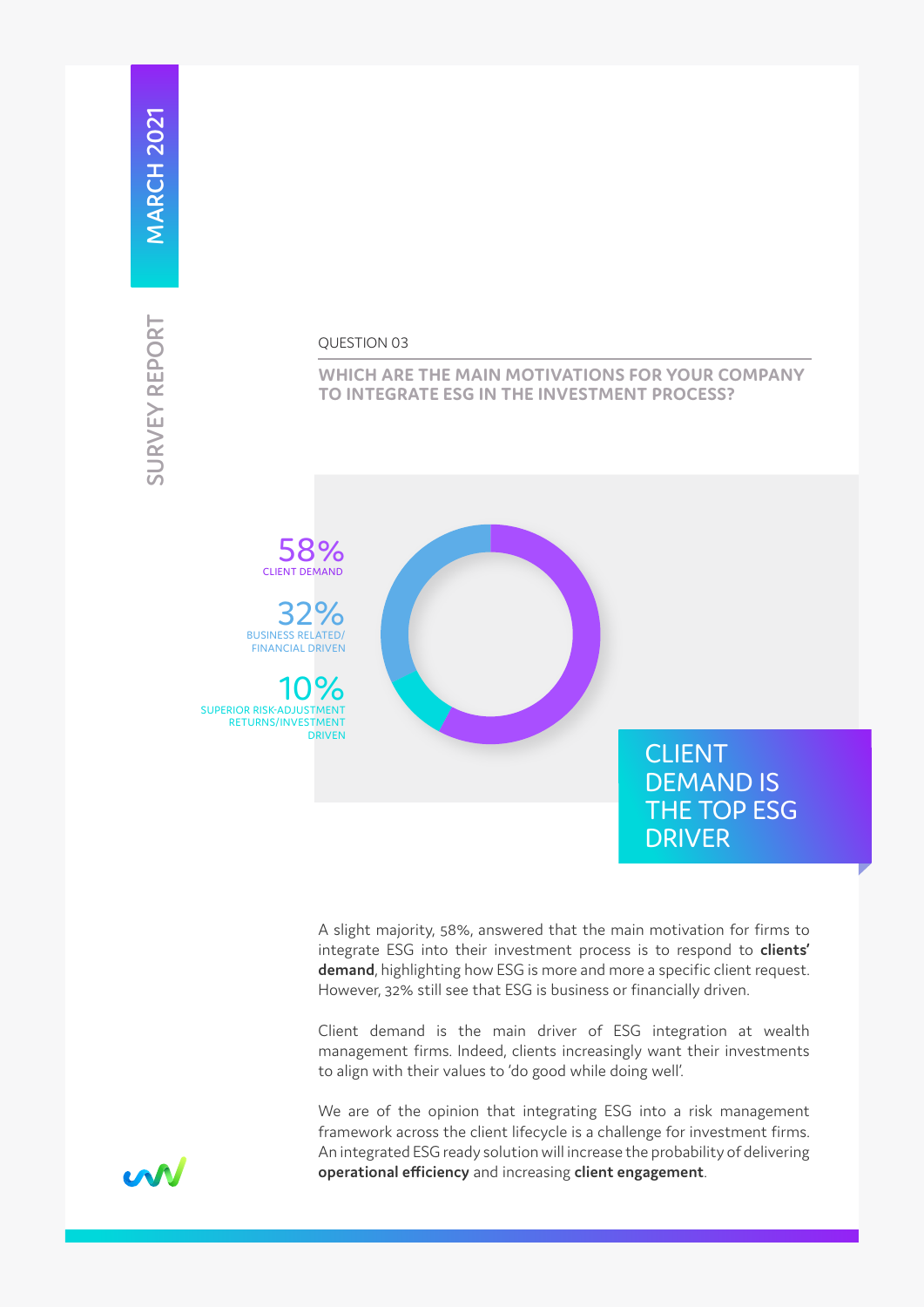**AFTER THE COVID-19 OUTBREAK, ARE ESG PRIMARILY ADOPTED AS AN ADDITIONAL RISK METRIC OR TO SATISFY CLIENT SUSTAINABILITY PREFERENCES?**



ESG IS A **GOLDEN OPPORTUNITY** TO ENGAGE WITH CLIENTS

The COVID-19 pandemic has shaken both our lives and the finance industry. Only 13% of our interviewees disagree when asked if the pandemic has modified the adoption of ESG by firms to satisfy client preferences or to be used as an additional risk metric. The majority affirms that ESG are primarily adopted to satisfy clients' requests (45%), proving that now more than ever ESG is at the top of their priorities.

Clients see ESG as a **real differentiator** between firms. Many are willing to leave or choose a firm (2/3rd in the case of millennials according to Cerulli research 2020), based on the quality of their ESG offering and how it is delivered to them. ESG is therefore a golden **opportunity to engage** with clients.

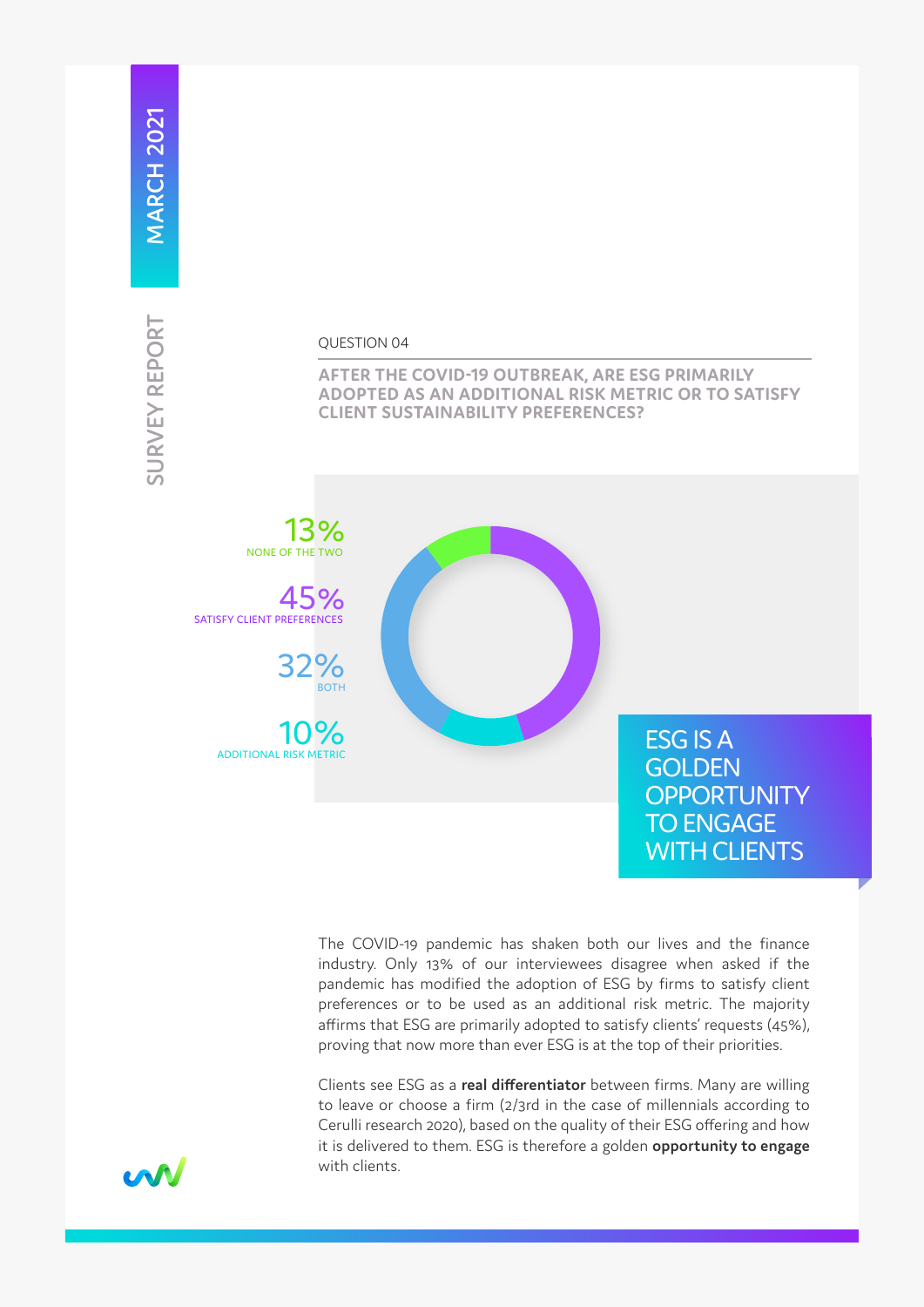#### **WHEN ASSESSING CREDIT RISK, FROM WHERE DO YOU SOURCE ESG DATA AND ANALYSIS?**



INTERNAL RESEARCH 39%

ESG AND DATA ANALYSIS **COME** BOTH FROM INTERNAL AND EXTERNAL **RESOURCES** 

A large number of respondents (46%) assert that ESG data and analysis are gathered and performed in house (internal research or sell-side research) while about half of the participants state that data are gathered from external sources, such as ESG rating providers.

Interestingly, nearly half of the companies have developed an internal credit risk assessment model, and not just for ESG purposes.

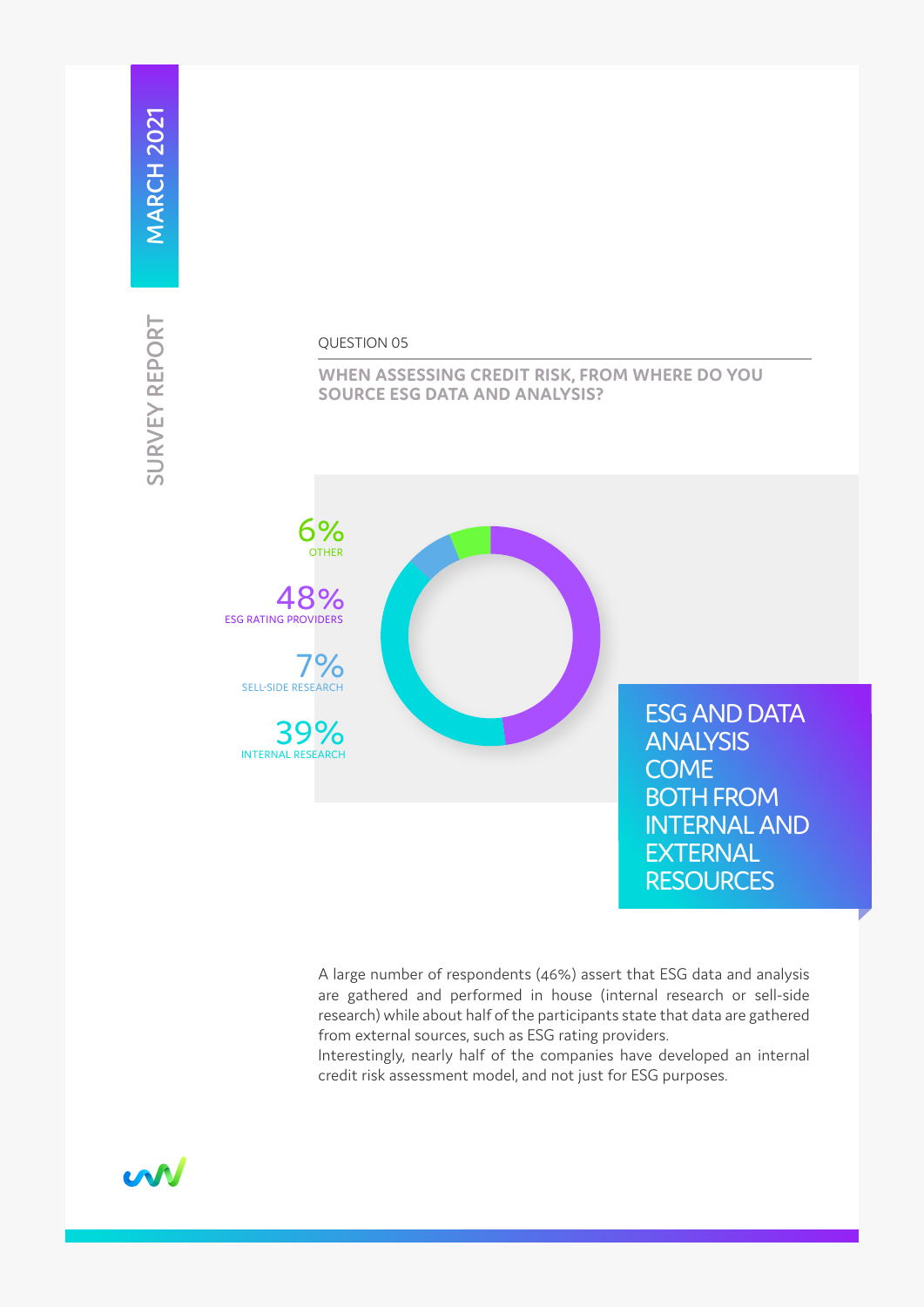#### **DO YOU PRESENT IN REPORTS AND THROUGH THE INVESTOR PORTAL THE FULFILMENT OF ESG PREFERENCES?**



CLIENTS WANT A RICH DIGITAL **EXPERIENCE** AND TAILORED ESG REPORTS

While it has clearly emerged the interest of clients in ESG, the majority of firms (61%) do not report the fulfilment of ESG preferences expressed by clients in reports or via a client portal.

As clients were found to be the main driver to integrate ESG in the investment process, firms will have to take account of these demands.

Clients want a rich digital experience and expect to be able to see **tailored ESG reports** on-the-go, with information such as individual ESG scores as well as their carbon footprint and what impact their portfolio has had on the environment.

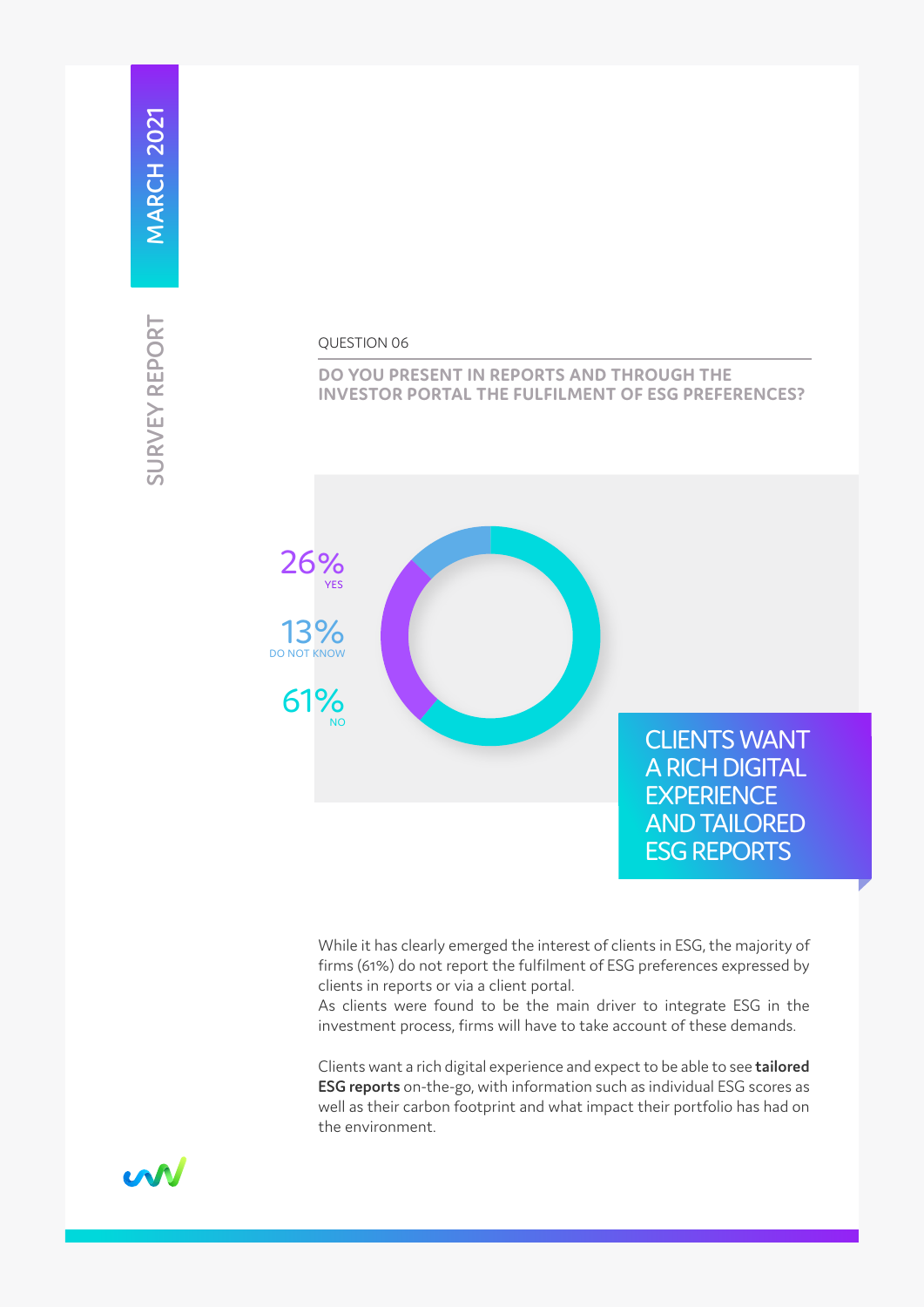#### QUESTION 07

**IS YOUR INVESTMENT PROCESS SUPPORTED BY A FULLY INTEGRATED PLATFORM ALLOWING TO ALIGN EX-ANTE DECISIONS AND EX-POST ACTIONS?**

NO, RISK ARE MANAGED IN A VERTICAL SOLUTION NOT FULLY INTEGRATED 87%

> 6% **OTHER**

YES, MANAGING, CREDIT, LIQUIDITY RISK AND ESG FACTORS TOO  $\%$ 

A TOTAL PORTFOLIO APPROACH **GENERATES HIGHER RETURNS** 

Just a minority (7%) confirmed that they are supported by a fully integrated platform, while a stunning 87% declared that they do not have a vertically integrated risk management solution.

A **digital integrated platform** gives the possibility to leverage a **total portfolio approach**, where the ex-ante analysis of risk and sustainability are tested and validated by ex-post monitoring. Thus, alpha, in terms of stronger returns is generated, leading to a higher quality of investments and a deeper confidence in client engagement.

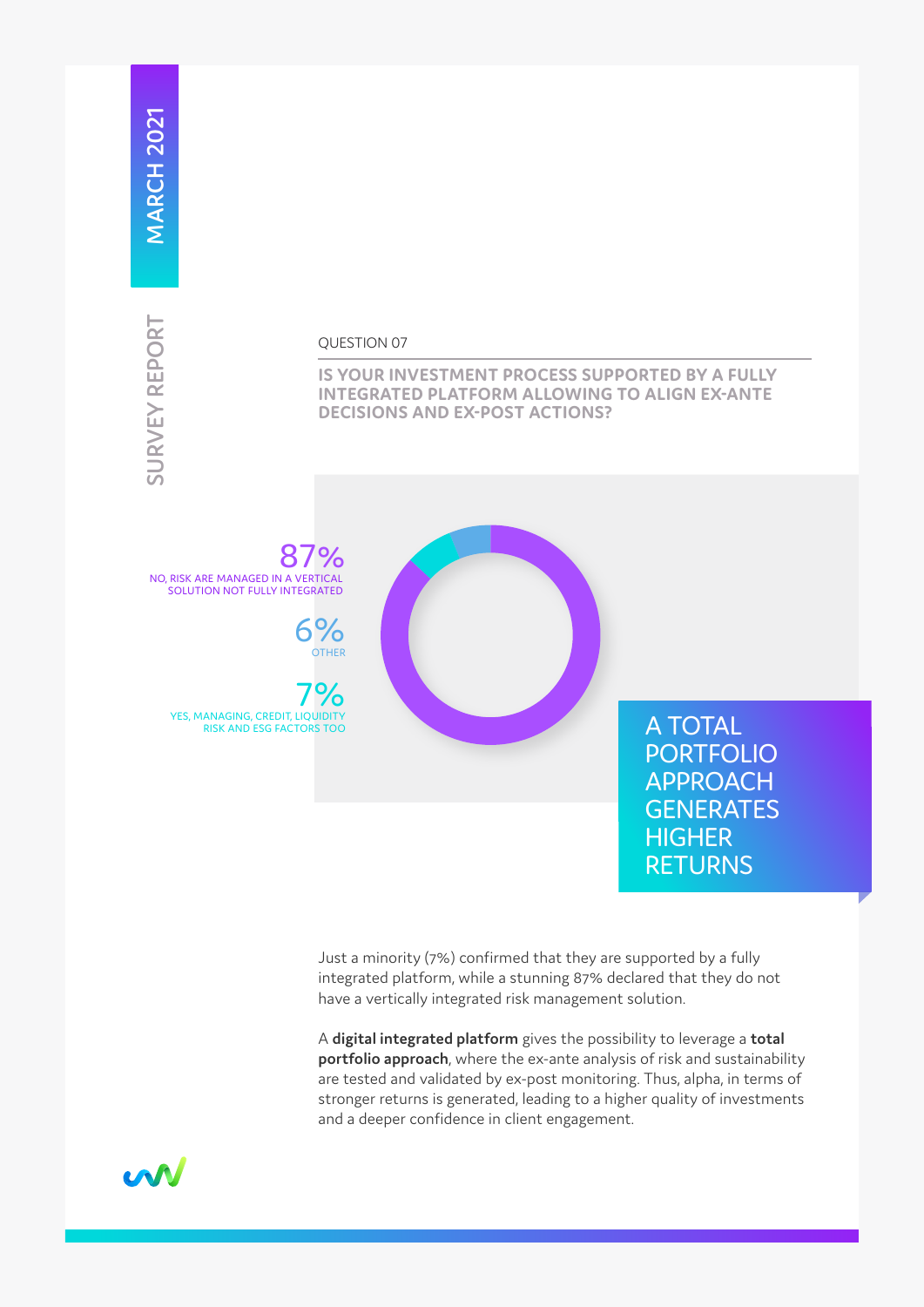## QUESTION 08

**WOULD YOU BENEFIT FROM PREDICTIVE ANALYTICS ENABLING TO BUILD OPTIMISED SUSTAINABLE AND SUITABLE PORTFOLIOS?**



**PREDICTIVE ANALYTICS** HELP TO BUILD **OPTIMISED** AND **SUSTAINABLE PORTFOLIOS** 

Predictive analytics could help to build optimised sustainable and suitable portfolios, and the 52% of the interviewees believed this will be the right path to serve clients with **winning strategies**. Just the minority (17%) do not agree and about a third (31%) are still not certain this will become the way forward.

Evidence shows that firms adopting big data technologies and predictive analytics have an **edge** over other firms in uncertain market conditions.

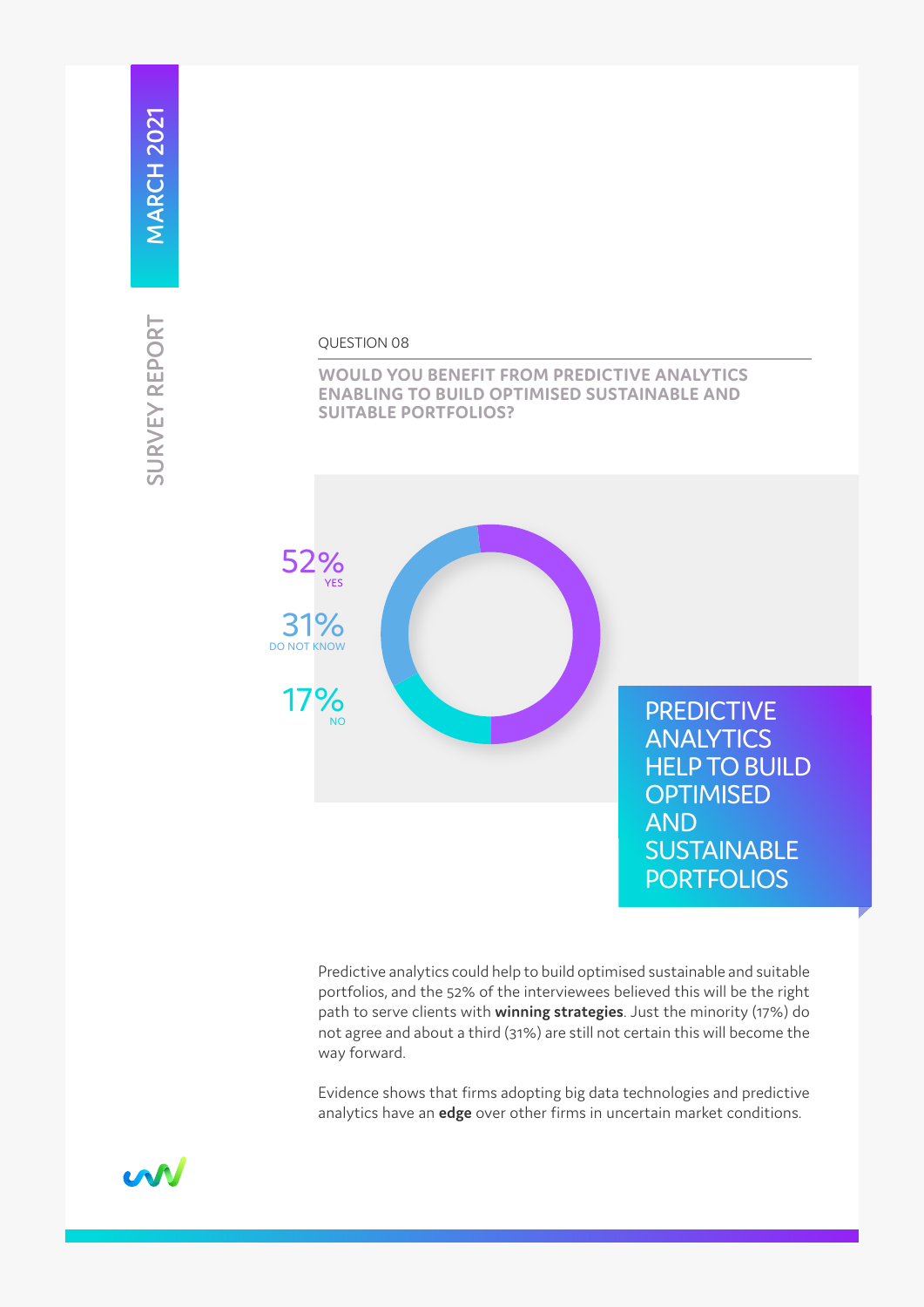#### **TAKFAWAYS**

In the current situation, it is therefore essential to base investment decisions by relying on processes that take into account the **risk tolerance** and characteristics of the end customer, respecting the **sustainability criteria**.

Recent studies and analysis have shown that companies with good ESG management are able to weather financial crises and generally to **perform better** in the long term than those that pay less attention to sustainability factors.

Integrating ESG into a risk management framework across the customer lifecycle is a challenge for wealth management firms, but a necessary step.